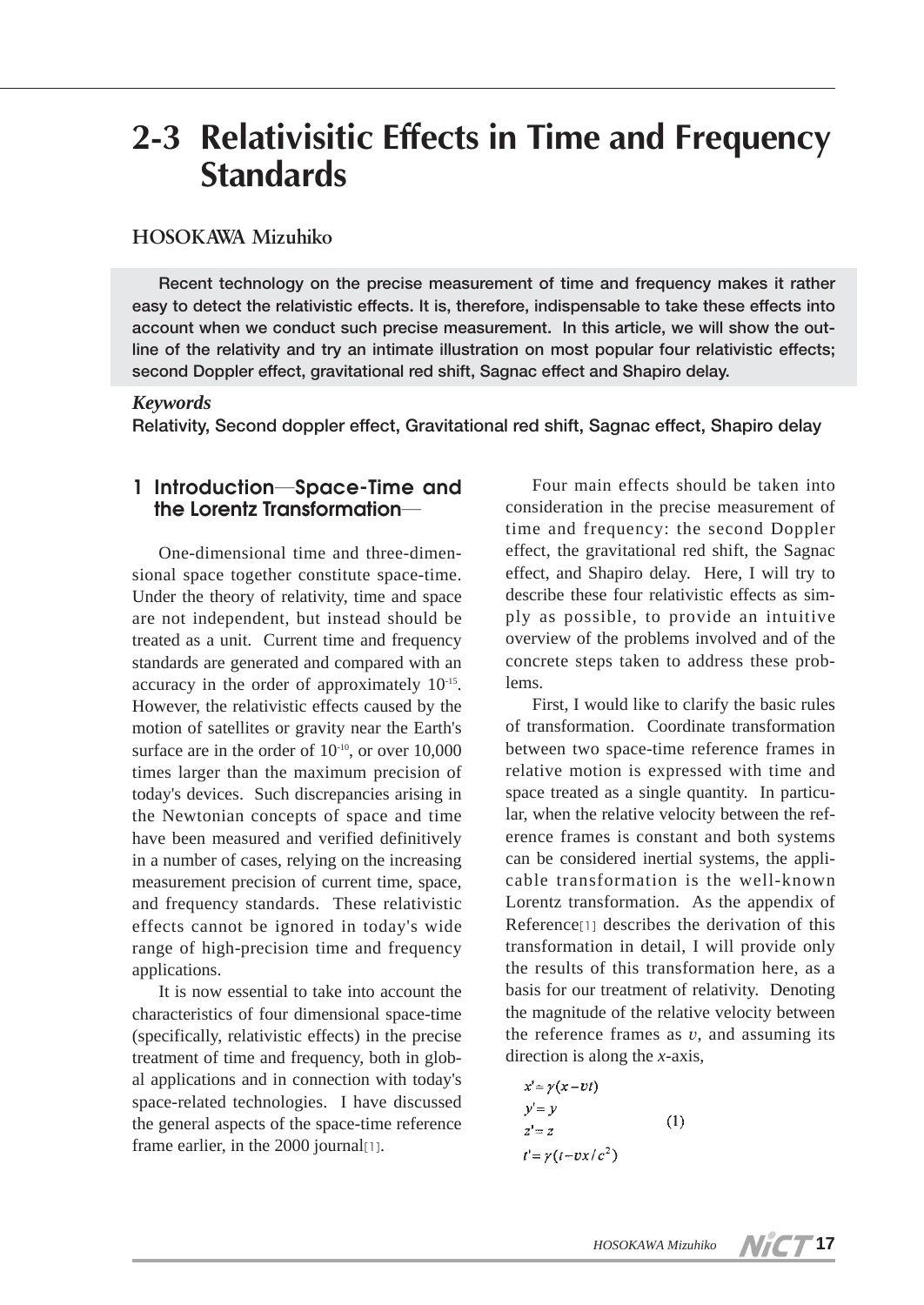Here, *c* is the velocity of light in a vacuum, 3×108 m/s, and**γ**is the frequently used constant, defined as follows:

 $\gamma = 1 / [1 - (v^2 / c^2)]^{1/2}$  $(2)$ 

When space-time is expressed on twodimensional paper, one of the space axes is chosen as the representative and is combined with the time axis. Here, let us choose the *x*axis as the representative. First, establish a reference frame in space-time represented by a certain time axis (*t*-axis) and space axis (*x*axis). Next, draw a new reference frame connected to this reference frame by the Lorentz transformation and represent it by a *t'*-axis and an *x'*-axis. Fig.1 shows the relationship between these two reference frames. If the reference time clock is stationary at the origin of the space of the first frame, it is understood that the trajectory of this clock in space-time (referred to as the "world line") becomes the time axis. Then, the reference frame connected to the first reference frame by the Lorentz transformation gains a new time axis, formed by the clock moving at a constant velocity in the original reference frame. It is also understood that the new space axis (*x'*-axis) is transformed as shown in Fig.1 due to the principle of the constant speed of light. A given point in space-time is designated differently in the different reference frames. The transformation expressed in Eq.1 provides the rule for con-



version between these designations.

#### **2 Invariants and the Minkowski space: the second Doppler effect**

When a value obtained in a reference frame does not change in a transformation, the value is referred to as an invariant under the transformation. For example, in normal Euclidean space, the components of the vector connecting any two points change under this rotational transformation; however, the sum of the squares of the components (the square of the length of the vector) remains unchanged, in accordance with the Pythagorean theorem. Thus, the vector length (and its square) is an invariant in coordinate rotation. Conversely, when one considers a transformation in which the sum of the squares of the vector components is an invariant, rotation is obtained as the solution. Determining precisely which values become invariants is thus extremely important in any attempt to define the nature of space.

Four-dimensional space-time, in which special relativity holds, has a unique invariant, as described below, that is an equivalent to the Minkowski space in mathematics. Choose two arbitrary space-time points  $(t_1, x_1, y_1, z_1)$ and  $(t_2, x_2, y_2, z_2)$  in an inertial reference frame. Assume that these two points are expressed as  $(t'_1, x'_1, y'_1, z'_1)$  and  $(t'_2, x'_2, y'_2, z'_2)$ , respectively, in another reference frame, connected to the first by the Lorentz transformation. Under the special theory of relativity, the values of the space-time coordinates themselves and the differences between the components change under the Lorentz transformation (for example,  $t_2-t_1 \neq t'_2-t'_1$ ). However, it can be shown using Equation (1) that the Lorentz transformation does not change the sum of the squares of the differences between the components:

$$
c^{2}(t_{2}-t_{1})^{2}-(x_{2}-x_{1})^{2}-(y_{2}-y_{1})^{2}-(z_{2}-z_{1})^{2}
$$
  
=
$$
c^{2}(t_{2}-t_{1})^{2}-(x_{2}-x_{1})^{2}-(y_{2}-y_{1})^{2}-(z_{2}-z_{1})^{2}
$$
 (3)

Substituting Equation (1) in the right-hand side of the above equation and rearranging the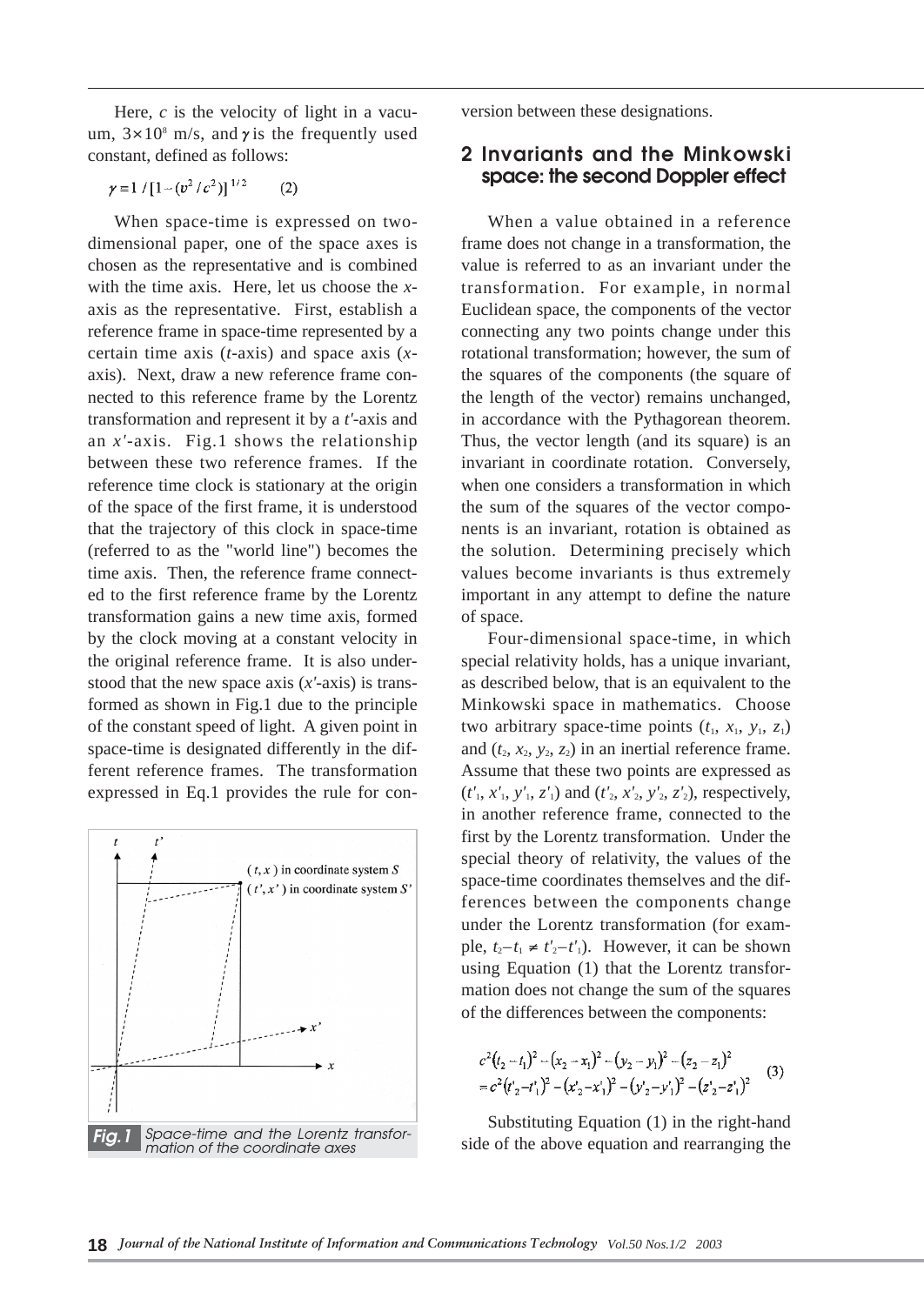terms results in the expression given on the left-hand side of the equation (it is recommended that the reader perform this operation once, for reference). Equation (3) holds for any two arbitrary points. However, we will restrict ourselves to a point  $(t, x, y, z)$  and its vicinity ( $t+dt$ ,  $x+dx$ ,  $y+dy$ ,  $z+dz$ ). The local characteristics of the infinitesimal line element at an arbitrary position can then be expressed as:

 $c^2 dt^2 - dx^2 - dy^2 - dz^2 = c^2 dt^2 - dx^2 - dy^2 - dz^2$  $(3<sup>n</sup>)$ 

Equation (3') is equivalent to Equation (3) under the special theory of relativity, except that it is expressed in local form. Later it will become clear that Equation (3') is a more convenient expression in terms of the general theory of relativity.

We now show that the second Doppler effect, the time dilatation of a moving body, is calculated using Equation (3'). Consider a clock moving in a reference frame indicated by numbers without dashes. The motion could be in any direction, but for the sake of simplicity, let us define the axes such that the direction of motion is along the *x*-axis at velocity *v*. The displacement during infinitesimal time d*t* is expressed as *v*d*t*. The vector of motion in space-time is expressed as (d*t*, *v*d*t*, 0, 0). Now, choose the reference frame in which the motion of the clock during this period appears stationary and denote it by using numbers with dashes: in other words, choose the reference frame that moves with the clock as the reference frame by using numbers with dashes. The vector of motion is now expressed as (d*t'*, 0, 0, 0) in this reference frame. Here, d*t'* is the proper time of the moving clock.

As the value given in Equation (3') does not change between the two reference frames, the following is obtained:

 $c^2 dt^2 - r^2 dt^2 = c^2 dt^2$  $(4)$ 

Thus, the relationship between the reading of the moving clock and coordinate time is:

$$
dt = dt' / (1 - v^2 / c^2)^{1/2}
$$
 (5)

This relationship holds only for the short period of time during which velocity may be considered constant. In general, d*t'* should be replaced by the progression of proper time  $d\tau$ Integrating Equation (5) with changing velocity gives

$$
t = \int d\tau / (1 - v(\tau)^2 / c^2)^{1/2} \qquad (6)
$$

This is known as "the second Doppler effect" under the special theory of relativity.

#### **3 Inner products and the metric tensor**

Each side of Equation (3) differs in sign from the Euclidean invariant "square length. In Euclidean space, "square length" can be expressed as follows, using a row vector and a column vector:

$$
dx2 + dy2 + dz2 = (dx, dy, dz) \begin{pmatrix} dx \ dy \ dz \end{pmatrix}
$$
 (7)

The left-hand side of Equation (3) can be expressed similarly as

$$
c^{2}dt^{2} - dx^{2} - dy^{2} - dz^{2}
$$
  
=  $(cdt, dx, dy, dz)$ 
$$
\begin{pmatrix} 1 & & & \\ & -1 & & \\ & & -1 & \\ & & & -1 \end{pmatrix} \begin{pmatrix} cdt \\ dx \\ dy \\ dz \end{pmatrix}
$$
 (8)

The left-hand side of Equation (8) is denoted as d*s*<sup>2</sup> . Here, d*s* indicates an infinitesimal line element and  $ds^2$  is its square length in Minkowski space. With reference to Equation (8), Equation (7) can similarly be expressed as follows:

$$
dx2 + dy2 + dz2 = (dx, dy, dz) \begin{pmatrix} 1 & 1 & 0 \\ 1 & 1 & 0 \\ 0 & 1 & 1 \end{pmatrix} \begin{pmatrix} dx \\ dy \\ dz \end{pmatrix}
$$
 (7)

Here, the square matrices are all diagonal matrices and their non-diagonal components are expressed by blanks when they are 0. Detailed discussion of this topic is more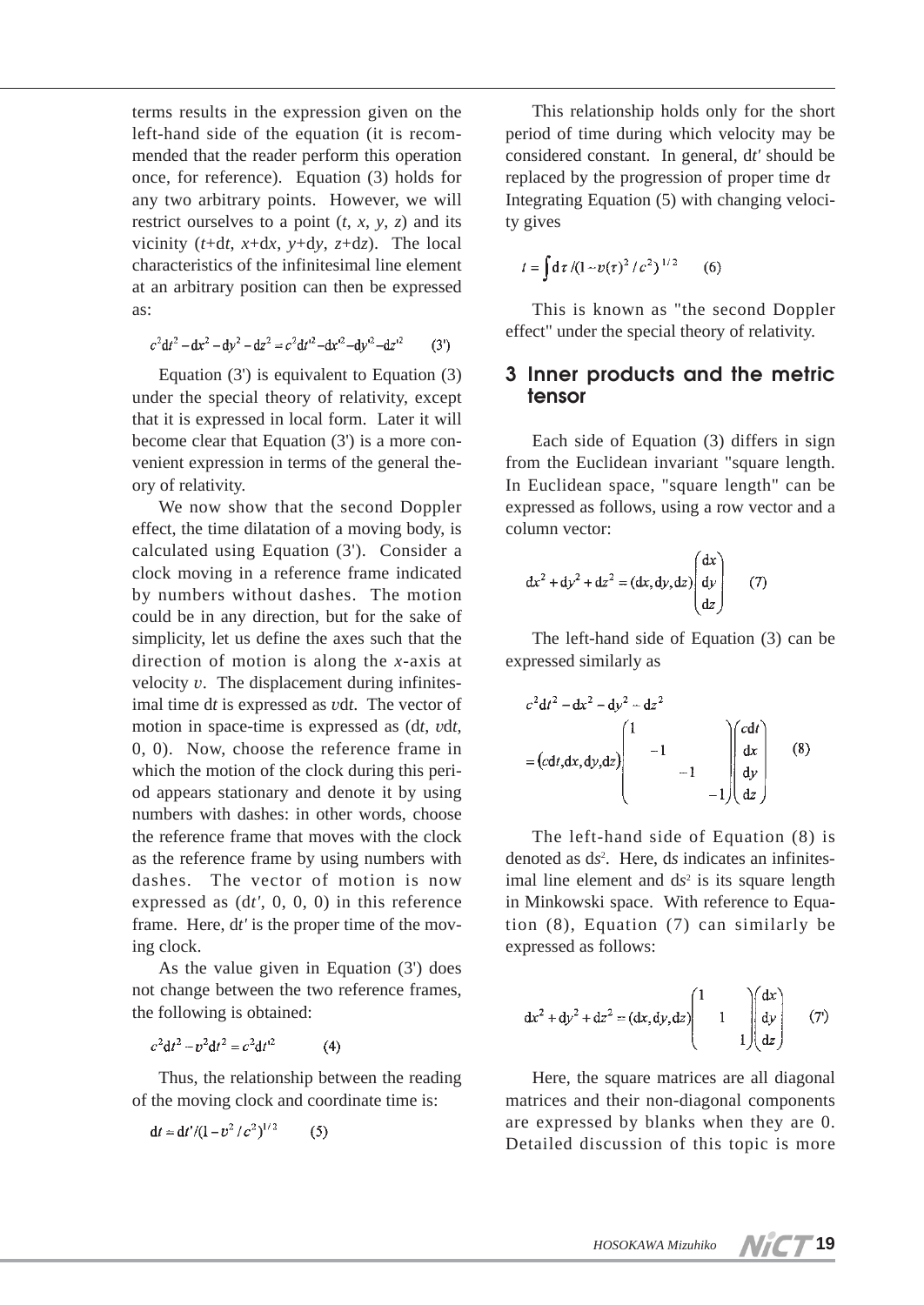appropriately reserved for mathematics textbooks; here we may simply state that the inner product is the product of the row vector and the transposed column vector, but only in Euclidean space. Generally speaking, a matrix describing the nature of the space must be inserted between the vectors. This matrix, which appears in the inner product of the vectors and expresses the nature of the space, is known as the metric tensor. Tensor is the extended notion of the vector: scalars are zeroorder tensors, and vectors are first-order tensors; tensors of higher orders can also be considered, as required. The metric tensor is a second-order tensor and can be expressed in equations as a square matrix. The general expressions for higher-order tensors involve required numbers of subscripts[2]-[4], but here we will restrict our discussion to tensors of up to the second order; we will express these tensors using matrices, which are intuitively easier to understand. Further, although metric tensors generally have non-zero non-diagonal components, here we will limit our discussion to cases in which this degree of complexity does not arise.

The Euclidean metric tensor need not be inserted explicitly; that is, it is expressed with the unit matrix. On the other hand, the Minkowski metric tensor is expressed as a matrix with space and time having opposite signs. Generally, the square length  $ds<sup>2</sup>$  of the line element, which is an invariant under the coordinate transformation, is expressed as follows:

 $ds^2 =$  (row vector of the line element) (metric tensor) (column vector of the line element). (9)

These expressions may seem overly formal and of limited use. Certainly, when each component of the metric tensor is expressed as a constant, an expression such as Equation (3) seems sufficient, with no need for expressions such as Equation (8). However, using the metric tensor provides a variety of potential advantages in comprehending the nature of space-time and in performing associated calculations. Furthermore, the metric tensor is indispensable when discussing general theory of relativity's treatment of the curvature of space-time. If a metric tensor is provided for an all-encompassing space-time continuum, the relationship between coordinate time (or each component of coordinate time) and the proper time or the proper length may be obtained using this tensor. It will then be possible, for example, to compare time and frequency measurements at one position with those at another position, or to establish a coordinate time that can provide wide-ranging synchronization.

The details of the metric tensor are quite complicated, so let us concentrate on obtaining a qualitative understanding, until we establish a conclusive equation for relativistic effects.

To say that the value of the metric tensor is different at every point in space is equivalent to saying that space is curved. Here it may be helpful to consider an analogous ordinary curvature. The curvature of a given curved space is defined by the second derivative of the metric tensor with respect to position. To say that the space is "flat" is to say that the second derivative of the components of the metric tensor of the space is zero everywhere: in other words, the metric tensor is constant throughout the space. Further, expressing the metric tensor as in Equation (8) means that the space-time is flat, that all space axes are orthogonal, uniform, and isotropic, and that the reference frame is an inertial reference frame that does not rotate with time.

Einstein had the insight that gravity is the result of the warping of four-dimensional space-time, constructing his general theory of relativity based on this conclusion[2]-[4]. Newton's law of universal gravitation states that all bodies receive equal acceleration in the gravitational field, while other theories concerning curved space (including the general theory of relativity) state that the space-time common to such bodies is itself curved.

The law describing the curvature of spacetime, elucidated by Einstein within the general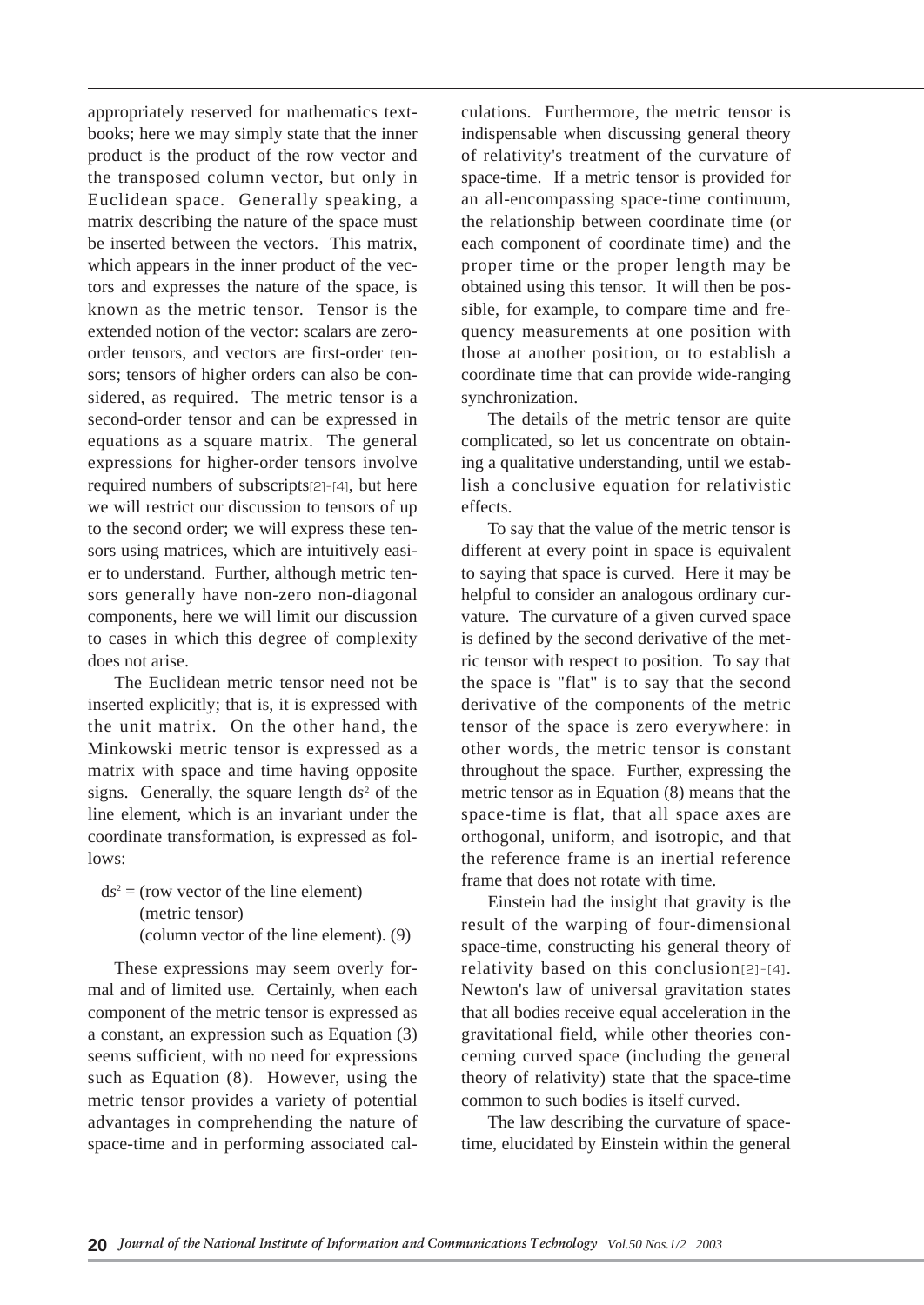theory of relativity, may be qualitatively expressed as an equation in the following form:

curvature of space-time = distribution of energy and momentum (10)

It has been demonstrated in various experiments and observations that this equation describes the laws of gravity in our world more precisely than Newton's universal law of gravity[5]. If one obtains the metric tensor for all of space as the solution to Equation (10), the practical handling of space-time may be definitively established for applications relating to time and frequency standards.

More than one theory describes curved space-time: apart from Einstein's general theory of relativity, the Brans-Dicke theory[5] is a well-known example. However, observation results to date support the general theory of relativity. Adjusting the arbitrary parameters of theories such as the Brans-Dicke theory can produce results that do not contradict the general theory of relativity, but the fact remains that no space-time phenomena have been observed that cannot be explained based on the general theory of relativity[5]. Thus, here we will take only the general theory of relativity as our basic theory.

### **4 Approximate solution of Einstein's equation**

It is extremely complicated to express Equation (10) quantitatively, and exceedingly difficult to obtain an exact solution. In fact, exact solutions to this equation have been obtained only in a few cases, each featuring restricted conditions. However, an approximate solution is available that can supply sufficient precision for use in the weak gravitational fields found in the solar system, although it cannot be applied to extremely strong gravitational fields, such as those found in the vicinity of a black hole. The expression of the solution is not complicated for a nonrotating reference frame:

$$
ds^{2} = (cdt, dx, dy, dz) \begin{pmatrix} 1 + 2\Phi/c^{2} & & & \text{if } cdt \\ 1 + 2\Phi/c^{2} & & & \text{if } cdt \\ & & -1 + 2\Phi/c^{2} & & \text{if } d\mathbf{y} \\ & & & -1 + 2\Phi/c^{2} & d\mathbf{z} \end{pmatrix} (11)
$$

Here,Φ<0 is Newton's gravitational potential, which varies at each position in spacetime, depending on the distribution of matter. Whether the employed reference frame is rotating or non-rotating can be determined mechanically based on the presence or absence of apparent forces (such as centrifugal force) acting on a stationary body within the reference frame. In the reference frame of the surface of the Earth, the centrifugal force and Coriolis forces are observed; it can therefore be assumed that we are dealing with a rotating reference frame. Conversely, in a non-rotating reference frame in which Equation (11) holds, the Earth's surface appears to rotate while the surface of the celestial sphere appears stationary.

The approximate solution (11) can be considered to hold up to a frequency precision of approximately  $10^{-17}$  when considering the distance between the center of the Earth and general satellite orbits, and up to approximately 10-15 when considering greater distances within the solar system (with the exception of locations extremely close to the sun). Thus, this approximation is capable of providing sufficient precision for current methods of generation and measurement of time and frequency standards. Nevertheless, in consideration of recent and anticipated improvements in the precision of these standards, more precise approximate solutions involving the metric tensor have recently come under discussion [6].

In Equation (11), a position infinitely far from all masses is chosen as the reference point at which the metric tensor becomes equal to the reference point for the Minkowski space. In the Terrestrial reference frame fixed to the Earth surface, we chose the geoid surface, a gravitational equipotential surface, as the practical reference point for the frequency standard. With this approach, Equation (11) must be modified: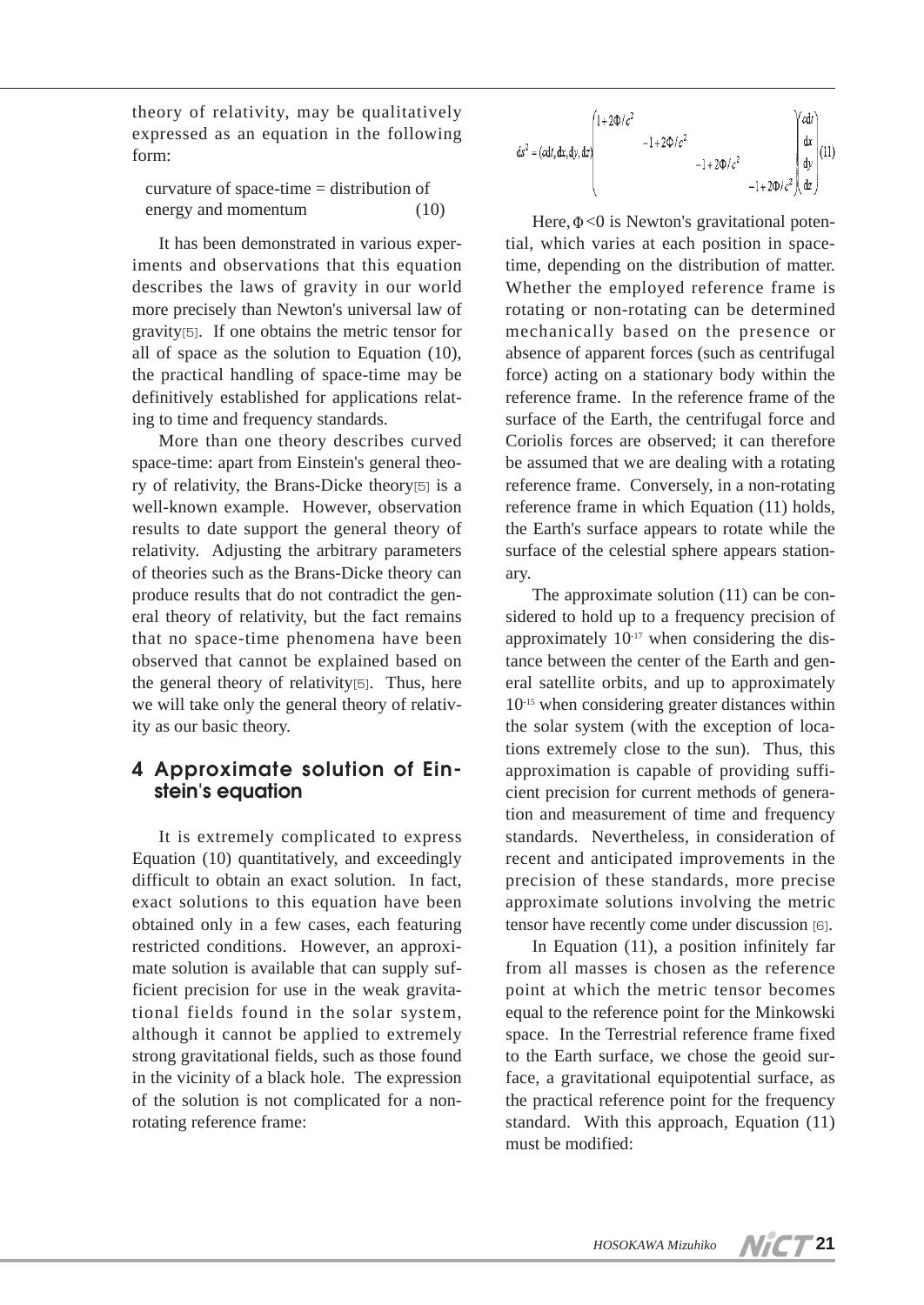$$
ds^{2} = (cdt, dx, dy, dz) \begin{pmatrix} 1+2\Phi^{t}/c^{2} & & & \Delta t \\ 1+2\Phi^{t}/c^{2} & & & \Delta t \\ & -1+2\Phi^{t}/c^{2} & & \Delta t \\ & & -1+2\Phi^{t}/c^{2} & & \Delta t \end{pmatrix} \begin{pmatrix} cdt \\ dx \\ dy \\ dy \end{pmatrix} (11')
$$

Here, Φ' is the gravitational potential with respect to the geoid surface, and can be expressed with potential *U* at the geoid surface as follows:

$$
\Phi' = \Phi - U \qquad (12)
$$

It should be noted here that subtracting the potential *U* at the geoid surface induces a scale transformation on the time coordinate axis. This scale transformation causes a difference in clock rate between Terrestrial Time (TT), defined with respect to the proper time on the geoid surface, and Geocentric Coordinate Time (TCG), defined with respect to the proper time at an infinitely remote position. The shift of the value away from 1 is expressed by the value  $LG = 6.9693 \times 10^{-10}$ . See References [1] and [4] for the definition and transformation of these time scales.

#### **5 Gravitational red shift**

In the Terrestrial reference frame,Φ' near the Earth's surface can be approximated using gravitational acceleration  $g = 9.8$  m/s<sup>2</sup> and height *h* from the geoid surface:

 $\Phi$ '=+gh  $(13)$ 

With the above value for *g*, the correction term  $2\Phi'/c^2$  for the metric tensor changes by  $2.2 \times 10^{-16}$  per meter. Let us consider a stationary body near the surface of the Earth. Here,  $2\Phi'/c^2 \ll 1$  holds. Further, the relation dx =  $dy = dz = 0$  also holds, because the position of the body does not change after time d*t*. The proper time of this body during this period is expressed as follows:

$$
d\tau = ds/c = (1 + 2\Phi'/c^2)^{1/2} dt \approx (1 + \Phi'/c^2) dt \qquad (14)
$$

At a position higher than the geoid surface, Φ'<0 holds; thus the higher the position of the body, the shorter the progression of coordinate time during the same period of proper time: in other words, proper time elapses at a faster rate. It can be shown that as the gravitational potential decreases―that is, as its absolute value increases with respect to the infinitely remote zero potential point of gravity in Equation (11)―time passes more slowly. This phenomenon is known as the gravitational red shift. As Equation (14) and the value 2  $\Phi'/c^2 = 2.2 \times 10^{-16}$ /m indicate, the frequency for the proper time of a body near the Earth's surface increases by  $1.1 \times 10^{-16}$  when the height of the body increases by 1 m.

When a body is moving, the second Doppler effect, expressed by Equation (5), is added to this effect. This can easily be derived by performing calculation under the assumption that d*x*, d*y*, and d*z* are not zero. Here it should be noted that as the spatial parts of the metric tensor is divided by  $c^2$  in the course of calculation, the effect of the shift away from 1 is extremely small, in the order of  $1/c<sup>4</sup>$ . Approximating up to the order of  $1/c<sup>2</sup>$ , the following expression is obtained:

 $d\tau = (1 + \Phi'/c^2 - v^2/2c^2)dt$  $(15)$ 

The proper time of a moving body can be obtained in this manner, taking the general theory of relativity into account in calculation. In particular, in the case of a satellite following an elliptical orbit, velocity increases at the perigee (where the potential is small), which slows the proper time at the perigee even further, due to the reinforcement of the two effects, while the reverse occurs at the apogee. This reinforcement of the second Doppler effect and the gravitational red shift is known as the eccentricity effect. For circular orbits, Equation (15) can be simplified and an orbit referred to as a time-geostationary orbit can be assumed for terrestrial time TT, which is defined with respect to atomic time on the geoid surface[7][8].

#### **6 Rotating reference frames and the Sagnac effect**

As has been discussed, a body fixed to the Earth's surface is rotating in a non-rotating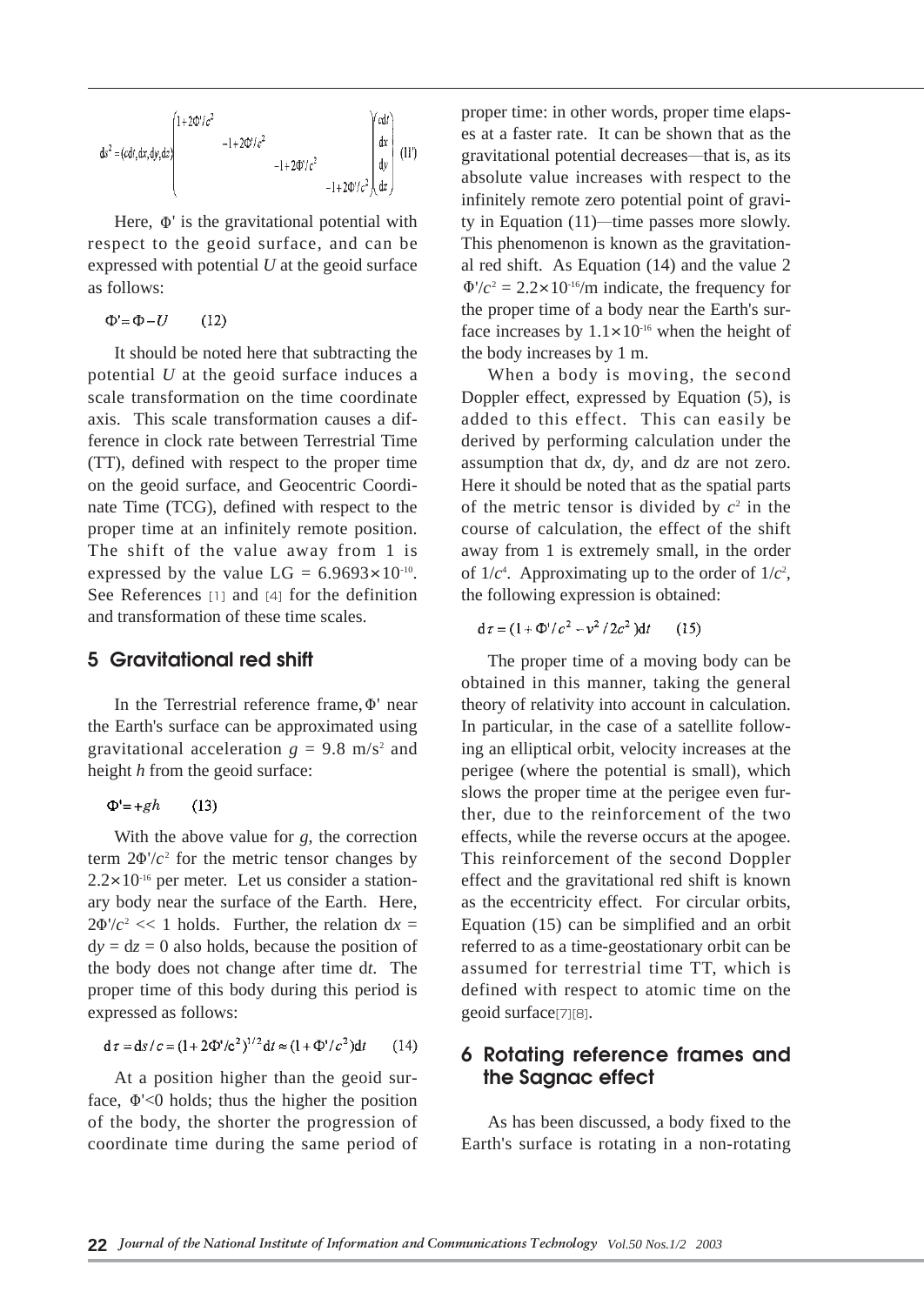reference frame because the Earth is rotating. However, almost all of the atomic clocks that determine the standards of time and frequency (including all of the clocks contributing to International Atomic Time, or TAI) are fixed to the Earth's surface. Thus when considering the synchronization of these surface clocks, we must take the Sagnac effect into account, a relativistic effect that poses a number of vexing problems.

One can determine whether the reference frame is rotating or non-rotating based on the presence or absence of centrifugal force on a stationary body within the reference frame. Ignoring the effects of gravity, light in a vacuum travels at a constant velocity and in a straight line only in a non-rotating reference frame. In a rotating reference frame, light travels in a helical path, depending on the direction of the rotation. This causes the Sagnac effect, which only occurs within a rotating reference frame. It is best to use the metric tensor of a rotating reference frame for the general treatment of the Sagnac effect for wide areas, but here we will first discuss this effect in a local sense, using the special theory of relativity.

Let us take a point on the equator as the origin and consider two reference frames at a given instant. One is a stationary reference frame designated as Reference Frame A, and is independent of the motion of the Earth. The other reference frame, Reference Frame B, moves at a constant velocity in the direction and at the speed of the rotation of the origin at that instant. The speed of the Earth's rotation at the equator is approximately 450 m/s. The point chosen as the origin at the given instant moves in Reference Frame A at this speed of rotation, but can be considered to remain at the origin in Reference Frame B for a short period of time, during which the effect of rotation is negligible. As shown in Fig.2 and in the Lorentz transformation (1), the two times for the same space-time point diverge as the distance from the origin in Reference Frame A increases. Obviously Reference Frame A can more broadly express time and space on the Earth, because the Earth is rotating with respect to the inertial reference frame. The preparation and linkage of additional reference frames (such as Reference Frame B) for multiple points on the equator will result in multiple time values―i.e., a different time for each reference frame (Fig.3).



If these frames were to be linked and time shifted to force consistency among the frames, time after one rotation will differ significantly from the original time. It is clear that there is no way of preparing rotating reference frames that are both locally inertial and capable of sharing common time over a wide range. This is due to the phenomenon in which the speed

**23**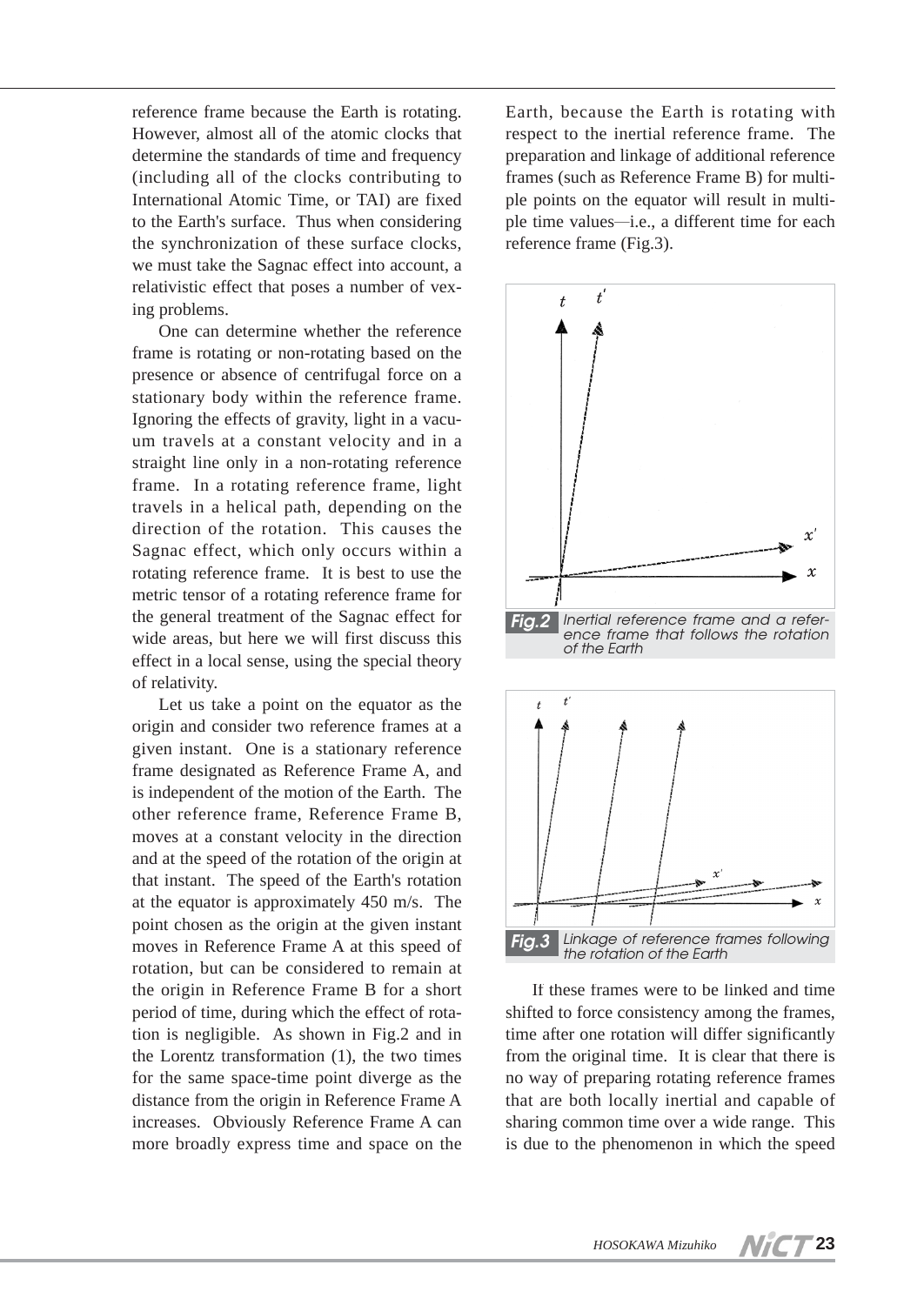of eastbound light decreases by the speed of rotation and the speed of westbound light increases by the same amount within a reference frame moving along with the rotation of the Earth. This phenomenon is a logical consequence of the constant velocity of light within a non-rotating reference frame (independent of the eastbound rotation of the Earth). This effect is referred to as the Sagnac effect, after the scientist who discovered it. Reference [9] is a well-known work describing the appearance of this effect in international time comparison.

The Sagnac effect poses a significant problem in the establishment of time standards using instruments fixed on the surface of the Earth. Two methods can be used to resolve this problem: the definition of the propagation velocity of light could be modified to allow for different speeds for eastbound light and westbound light, or a correction term could be introduced to describe the time delay for a point in the east relative to another point in the west. The latter method is employed in practice. The correction term  $\Delta t$  for distance *x* in the east-west direction is expressed as follows:

$$
\Delta t = \Omega_E R x / c^2 \quad (16)
$$

Here,  $\Omega_E$  is the angular velocity of the Earth,  $R$  is the radius of the Earth,  $x/c$  is the time required for light to travel distance  $x, \Omega$ <sub>E</sub> *Rx*/*c* is the distance the Earth surface moves during this period of time, and  $\Delta t$  is the time required for light to catch up. A more general treatment of rotating reference frames in time comparison using the metric tensor is described in detail in Reference[10]. The metric tensor of a rotating reference frame has non-zero non-diagonal components; accordingly its treatment is more complicated.

#### **7 Shapiro delay**

In the theory of curved space-time, the motion of light in a vacuum is determined based on the assumption that the length given in Equation (11) for the line element d*s* (the motion of light) of the world line is zero everywhere. This corresponds to the conclusion that space can be locally approximated as Minkowski space and that a coordinate transformation may be obtained in which the special theory of relativity holds. This in turn indicates that the special theory of relativity does not always hold globally and that light does not always travel at a constant speed in curved space-time. Let us consider the simple example of light traveling along the *x*-axis with a mass *M* at the origin, using the approximated solution (11) of the general theory of relativity. Here,  $y = z = 0$  and  $\Phi = -GM/x$ always hold; thus the metric tensor is simplified to a 2×2 matrix:

$$
ds^{2} = (cdt, dx) \begin{pmatrix} 1 - 2GM/xc^{2} & -1 - 2GM/xc^{2} & dz \end{pmatrix}
$$
 (17)

Here, *G* is Newton's gravitational constant,  $6.67 \times 10^{-11}$  m<sup>3</sup>/(kgs<sup>2</sup>). The motion of light is obtained by expanding this expression and substituting  $ds^2 = 0$ :

$$
(1 - 2GM/xc2)c2dt2 = (1 + 2GM/xc2)dx2
$$
 (18)

From this equation and the approximation 1 >> 2*GM*/*xc*<sup>2</sup> for a weak gravitational field, the velocity of light  $dx/dt$  at point  $(t, x)$  in space-time within this reference frame is smaller than the so-called velocity of light *c*:

 $dx/dt = \pm (1 - 2GM/xc^2)c$  $(19)$ 

This equation clearly shows that the velocity of light is zero at  $x = 2GM/c^2$ , which is separated from the origin by the Schwarzschild radius; in this case the distance from the origin is small and the gravitational field is strong. The equation also shows that the velocity of light equals the normal value *c* at the far limit, where  $x$  is large. Note also that velocity does not depend on the direction of the motion of light; i.e., on whether it is traveling toward or away from mass *M*, the source of the gravitational field.

As demonstrated in this example, in a reference frame that satisfies the general theory of relativity in a wide range, the velocity of light becomes smaller where the gravitational field is stronger, and as a result, it is deduced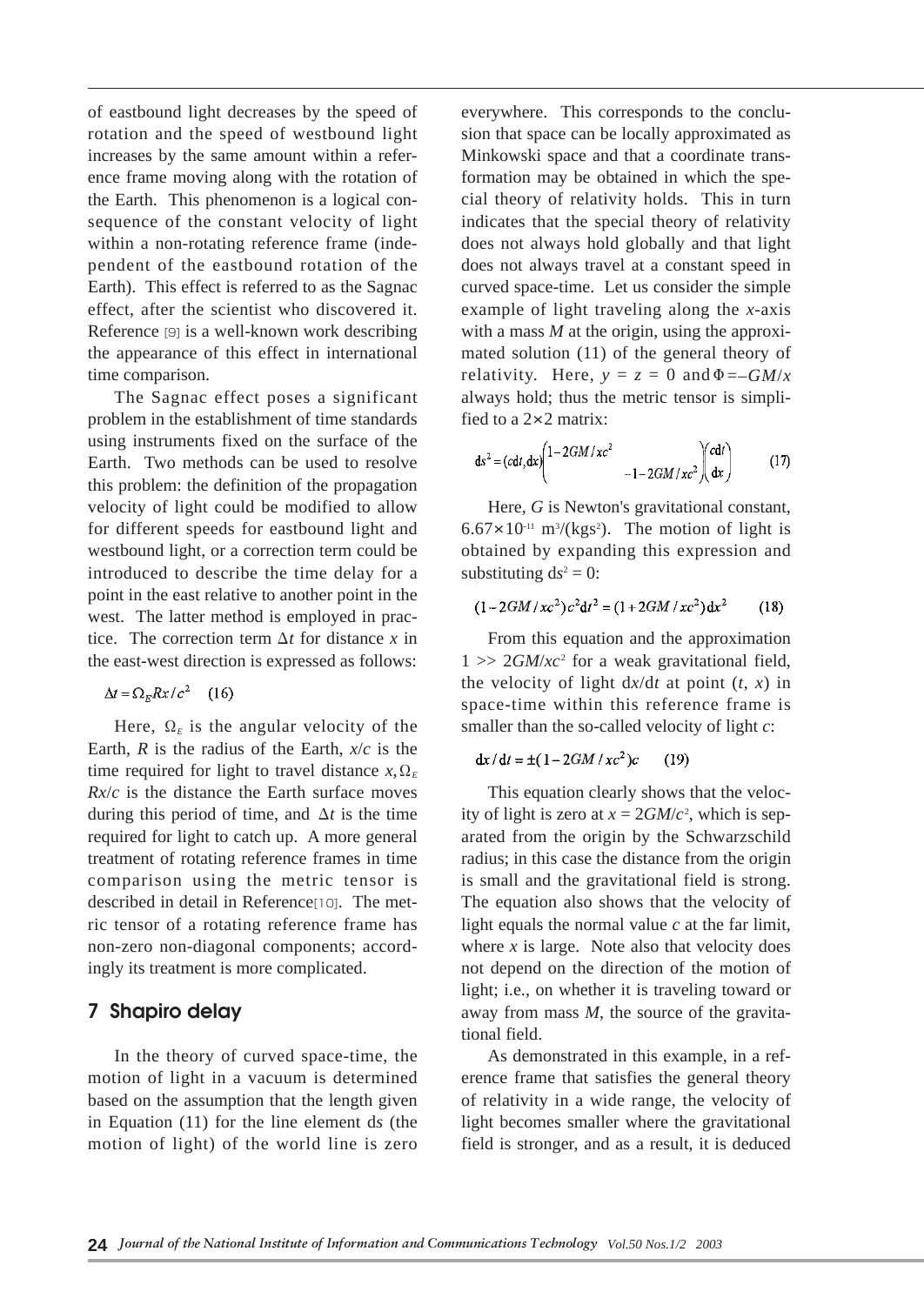that the propagation time of light within the gravitational field will appear to decrease relative to that obtained assuming velocity *c*. I. Shapiro first described this effect in a paper submitted to a referred journal[5][11]. This effect is thus referred to as Shapiro delay. In his paper, Shapiro demonstrated that the propagation of light or electromagnetic waves between planets shows delay when calculated within the framework of the general theory of relativity, relative to results of calculation that do not take the general theory of relativity into account. Until then, only three experiments had been proposed to verify the general theory of relativity: one dealing with the movement of perihelion of Mercury, the gravitational lens effect, and the gravitational red shift. Thus Shapiro entitled his paper the "Fourth Test of the General Theory of Relativity." This effect was observed in radar-echo experiments involving Mercury and Venus and played a significant role in the verification of the general theory of relativity[5].

The delay in propagation time can easily be calculated, using Equation (19), on an axis that passes through the gravity source, as in the example above. Considering the two points  $x_1$  and  $x_2$  in the positive region on the  $x$ axis, the definite integral of

#### $cdt = (1 + 2GM/xc^2)dx$  $(20)$

yields delayΔ*t* during actual propagation of light from  $x_1$  to  $x_2$ , relative to propagation assuming velocity *c*:

#### $\Delta t = 2GM/c^3 \ln(x_2/x_1)$  $(21)$

For general propagation in three-dimensional space using a post-Galilei's approximation of sufficient precision, based on the length of the sides of the triangle made by  $x_1$ ,  $x_2$ , and the position of the gravity source *P* (Fig.4),Δ*t* can be obtained by solving the following expression:

$$
\Delta t = 2GM/c \ln\left\{ \left( \left|Px_1\right| + \left|Px_2\right| + \left|x_2x_1\right| \right) / \left( \left|Px_1\right| + \left|Px_2\right| - \left|x_2x_1\right| \right) \right\} \tag{22}
$$

As an example, let us assume that  $x_1$  is the radius of revolution of Venus (0.7 astronomical units),  $x_2$  is the radius of revolution of the



Earth (1 astronomical unit), and *M* is the mass of the Sun,  $2 \times 10^{30}$  kg. In this case the Shapiro delay for the propagation of light between Venus and the Earth at the inferior conjunction of Venus when the Sun, Venus, and the Earth are arranged in a line is approximately 3.5 microseconds one way, and 7 microseconds for the round trip.

The elongation of the light path attributable to bending due to the gravitational lens effect is negligible compared to the Shapiro delay, as long as the bending angle is not large. As the bending angle resulting from the gravitational lens effect of the Sun is less than 2 arc-seconds (even where this effect is greatest, where the light grazes the edge of the sun) such bending may be deemed negligible within the solar system.

## **8 Conclusion**

Using the Lorentz transformation, we have introduced the metric tensor as an invariant and have outlined four relativistic effects: the second Doppler effect, the gravitational red shift, the Sagnac effect, and Shapiro delay. These effects all seem strange at first, but become intuitive and easy to understand once

**25**